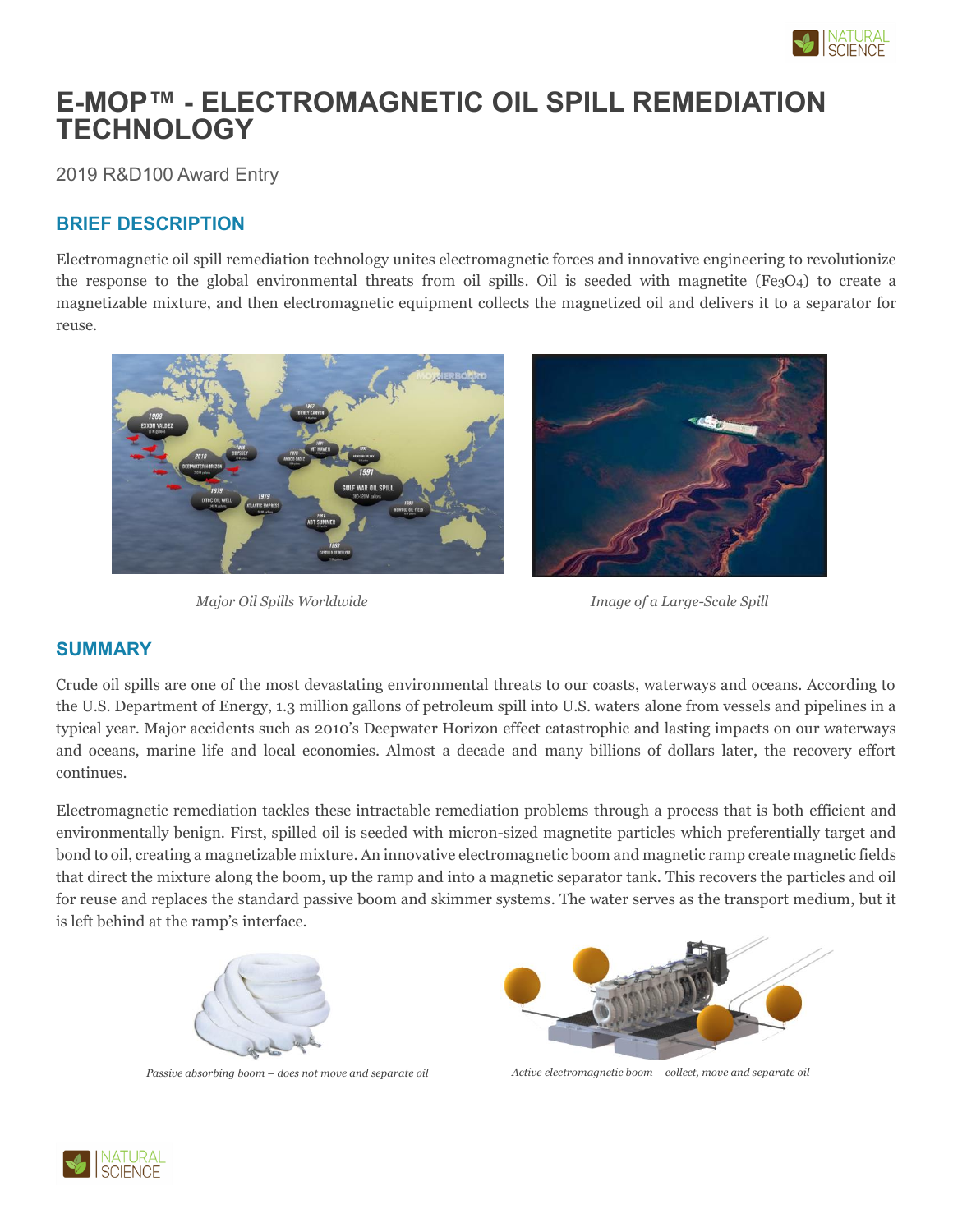

# **PRODUCT DESCRIPTION**

# *What does the product do?*

Electromagnetic remediation technology provides a system and a method for **remediating oil spills** on water and land. The technology uses electromagnetic pulses and specially timed magnetic fields to produce magnetic forces that move, lift and transport oil. This provides for an effective and non-toxic method for **cleaning "produced" water**, **remediating toxic spills**, **and restoring land and waterways**. The technology utilizes materials that are environmentally safe, reusable and natural.

Oil forms a unique bond with micron-sized magnetite particles. This bond is exploited as the combination of oil and magnetite are rendered magnetic in the presence of magnetic fields. Viscosity effects are enhanced, the ability to **confine, attract and move the spills** is increased, and the **remediation process is controlled** without the use of dispersants and other harmful chemicals and methods. Solenoidal coils and other magnets are used in the process to produce the magnetic field gradients that provide the forces necessary to move the magnetized mixture, collect it, and separate the particles for potential reuse and the oil for possible reclamation.

The solenoids in the system form an active electromagnetic boom (e-boom) which differs fundamentally from the passive booms that are common today. The e-booms collect and transport magnetized mixture within the reach of its fields (on and below the surface) and deliver it to its interface with a magnetic ramp (e-ramp). This includes mixtures that may be several inches below the surface as in the case with **heavy-oil spills**. The ramp in turn collects the mixture and separates the magnetite for reuse while actively rejecting water in the process.

The system also **targets oil at the micron-scale** (the size of the particles used) which is normally either not visible to the naked eye or reveals itself in the form of a sheen. On beaches, rocks, marshlands, roads and other solid surfaces, magnetorheological effects are exploited to **lift and remove the oil that coagulates** and creates environmental damage to plants and wildlife. In addition, electromagnetic remediation provides a method for **filtering and cleaning water** for reuse in conjunction with magnetizable organic hydrophobic absorbents.

The fundamental principles exploited in the design of the electromagnetic remediation technology system are demonstrated in the videos provided below.

#### [\(https://www.naturalscienceusa.com/emop-demos1\)](https://www.naturalscienceusa.com/emop-demos1)

**Applications.** In addition to large- and small-scale oil spill applications, the technology can be used in industrial applications to filter and remove flocculant from water at treatment plants, process and reclaim "produced" water associated with fracking and oil refinery processes, and clean daily spills in harbors, ports, laboratories and businesses that work with large and small volumes of oil. Water associated with many of these applications is typically contaminated by oil. This water is not potable and does not meet standards for normal disposal.

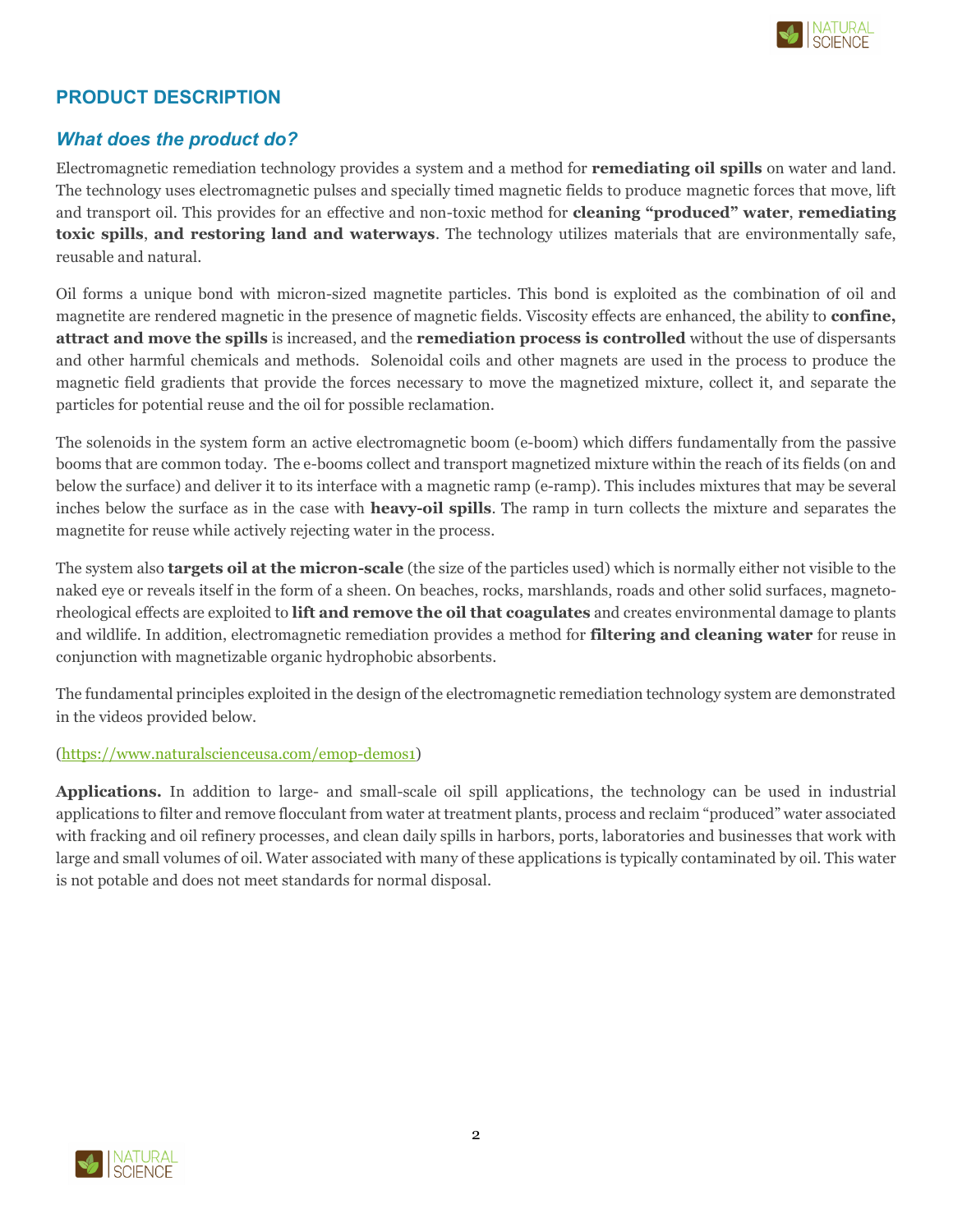

# *How does the product operate?*

The system works by sequencing several process steps that enable magnetizing of the spilled oil products. The process works both on water, where some of the most difficult and damaging spills occur, and on land, where the effects and the cleanup process present a different set of challenges. Each step and subsystem are described, and the combined system performance and advantages are explained below.

# **The Seeding Process**

Micron-sized magnetite  $(Fe<sub>3</sub>O<sub>4</sub>)$  particles are first dispersed in the oil spill with a pressure-controlled nozzle in what we define as the seeding process. The particles form a very unique and preferential bond with oil due to their size and a combination of forces. The forces that allow the particles to bond with the oil are primarily dominated by the "Van der Waals force." which is the general term used to define the attraction of intermolecular forces between molecules in a liquid. Once seeded, the mixture of oil and magnetite is susceptible to magnetic forces. In the case of a water spill (oceans, lakes, rivers, ponds, etc.), specially designed magnets are then turned on to generate fields that are used to guide the spilled material to a separation container. Here it is collected, and the particles that were injected are magnetically removed for reuse. In the case of a non-water spill, the magnetic forces are used to lift the material and move it to the separator system. In the former case, the water acts as the transport medium, and in the latter case magneto-rheological effects (explained below) provide the mechanism that allows the material to be rigid enough to be lifted and moved in the presence of the magnetic fields.

# **The E-Boom Magnets**

The magnetic system for water applications consists of solenoidal (doughnut shaped) magnets that are coupled together in groups of six to form a module. Several modules are connected together to form an electromagnetic boom (e-boom) structure. The system can be made longer or shorter by adding or removing modules to accommodate the situation. Every magnet in the structure is separated from the next by a fixed distance that optimizes the "gradient" effect of the magnetic fields between them. The force which moves the mixture is directly proportional to the gradient. Each magnet is driven in turn by a time-dependent, electrical-current pulse which generates a magnetic pulse that gradually grows stronger axially as magnets are sequenced on and off. This generates a magnetic "pulsetrain" that attracts and moves the magnetized mixture (oil and magnetite) in the direction of the pulse train. The rate at which the magnetized mixture is transported along the axis is directly proportional to the pulse rate, the magnetic field gradient, the viscosity of the spilled oil and the friction with the surface (water in this example). The last magnet in the e-boom (the last car in the train) is coupled to a magnetic ramp system and transfers the mixture at this interface as it flows in. Videos #6, #7 and #8 in the link demonstartes the concept. <https://www.naturalscienceusa.com/emop-demos1>





 *Single solenoid model Solenoid assembly e-boom Module*

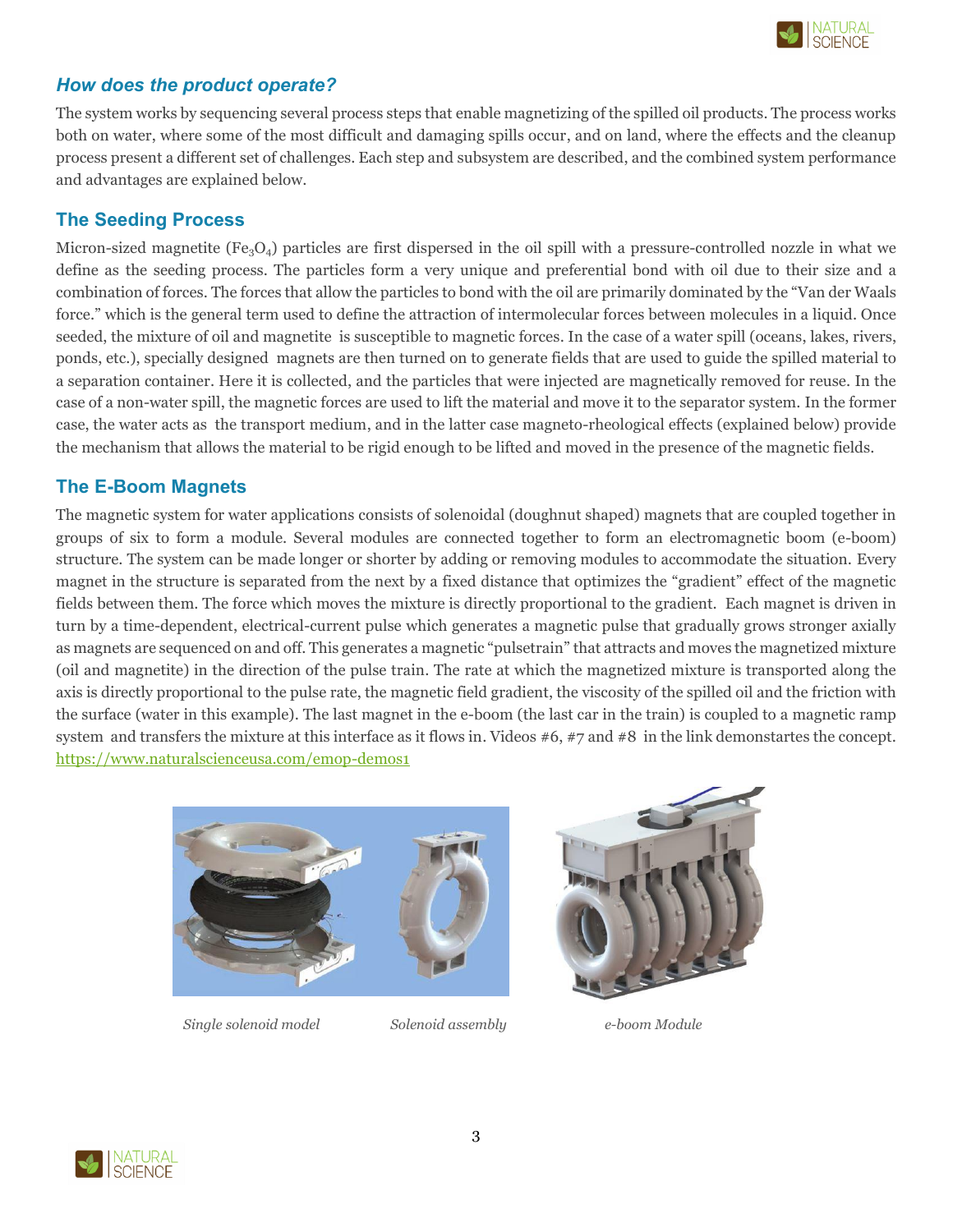

# **The Magnetic Ramp**

The fluid that arrives at the output of the e-boom system is collected by the magnetic ramp. The ramp is designed to couple with the last solenoid magnets in the sequence. The ramp has a moving conveyor belt and under its surface there is a moving layer of magnets. These two are independently driven and, therefore, can either move at the same rates or at different rates. The entire ramp is situated at an angle to the e-boom module to lift the magnetized mixture from the water. Due to the angle of inclination of the ramp system, the belt speed, and the magnetic force at the belt, any excess water slides off the belt system while the magnetized oil is delivered to a separation container. View videos  $\frac{\text{#9 and } \text{# 10.}}{\text{#10}}$ 

#### <https://www.naturalscienceusa.com/emop-demos1>



 *Electromagnet ramp and interface with e-boom*

#### **The Separator**

Once the mixture of magnetite and oil has been removed from the water by the ramp, the separation system takes over. The magnetite will follow the strongest magnetic force and for this reason the containment vessel is designed with a stronger than average magnetic field at its base that pulls downward on the magnetite particles in the mixture. Unlike the force it experienced when on the water, this force is normal to the surface of the container base. The magnetite naturally goes in the direction of this magnetic force and will stick to the bottom of the container while the oil and any remaining water separate. This allows for the magnetite to be reused and the oil to be recovered.

# **PRODUCT COMPARISON**

#### *How does this product improve upon competitive technologies?*

**A New Paradigm for Oil Spill Remediation.** Standard methods for oil spill remediation and control rely heavily on plastic or fabric **booms** and mechanical **skimmers**. The standard booms used for containment are passive devices and are used in conjunction with the skimmers which only target surface oil. Most skimmers are known to be inefficient and collect a large percentage of oily water during operation. Other primary methods include the use of **chemical dispersants**, **sorbents, in-situ burning** and **bioremediation**. **Manual labor** (shovels and scoops), although not compared here, is surprisingly still widespread and employed even in the United States. These methods are either inefficient or harmful to the environment and the ecosystem.

**Electromagnetic remediation** allows **e-booms** to actively collect, move, and separate oil, and they are not passive devices. They use materials that are environmentally benign and that are mostly recoverable and reusable. They also recapture the spilled materials and separate them. The method eliminates the harmful long-term and short-term environmental consequences associated with chemical dispersants. It eliminates the waste associated with most sorbent technologies, as well as the harmful toxins associated with burning. Bioremediation takes a long period of time and does nothing to contain spills.

#### **Comparisons**

Electromagnetic remediation technology makes it possible to contain and minimize the environmental damage caused by oil spills. Its superiority over existing solutions may be summarized in seven points.

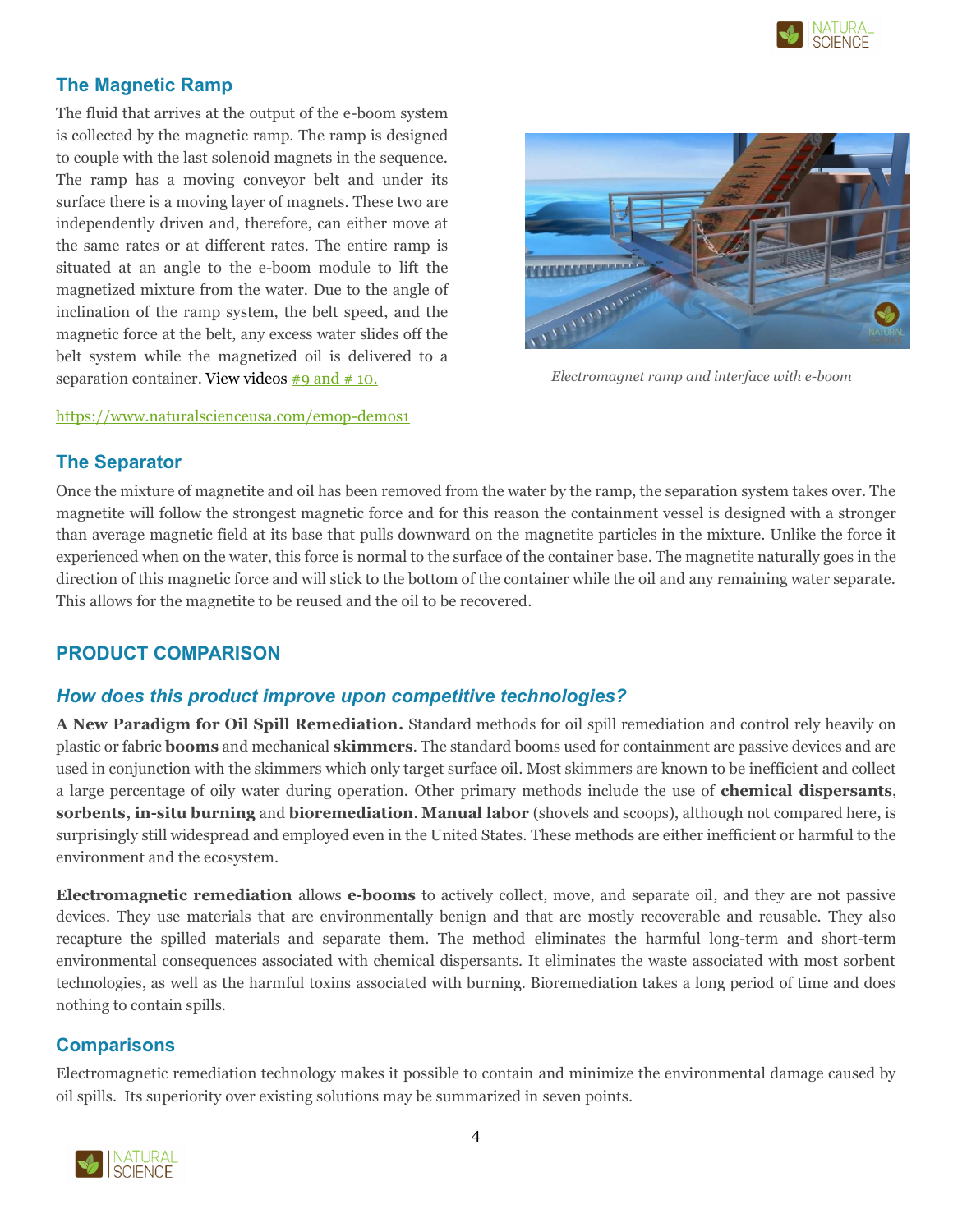

**Active technology that uses magnetic fields.** Compared with passive booms, these systems actively work to attract and move the oil. Passive booms can still be used to localize and increase the volume of the spill material available for electromagnetic removal, but the electromagnetic fields will continuously feed oil to the ramps for removal.

**Surface and subsurface collection.** Oil that is below the surface can still be within reach of the e-boom's fields and will be collected and driven toward the magnetic ramp for removal and separation down to the micron scale (the sheen).

**A probe for oil.** The magnetite particle used during the seeding process preferentially targets the oil and forms a bond with it whether the oil lies on the surface or beneath. It will pass through the water up to the point it encounters oil**.** This provides a novel method that targets and finds oil that is otherwise difficult to locate either because of the size of the droplets or its volatility. Se[e video #11 in the link.](file:///C:/Users/Gary%20Cullen/Desktop/video%2311%20in%20the%20link.) <https://www.naturalscienceusa.com/emop-demos1>



**Environmentally benign.** Magnetite is a natural mineral and can be found on most beaches around the world. It is also found in igneous and metamorphic rocks and elsewhere. Our collection and separation process recover close to 98% of the magnetite used. The image sequence below shows, from left to right, snapshots of seeded oil being moved with a magnet to the sides of the containment vessel and 100% of the magnetite particles being extracted. See video  $\#2$  which demonstrates [this process.](https://www.naturalscienceusa.com/emop-demos1) This is the same process used at the interface with the magnetic ramp but in that case the surface also moves the oil until separation is required at the containment vessel.

<https://www.naturalscienceusa.com/emop-demos1>



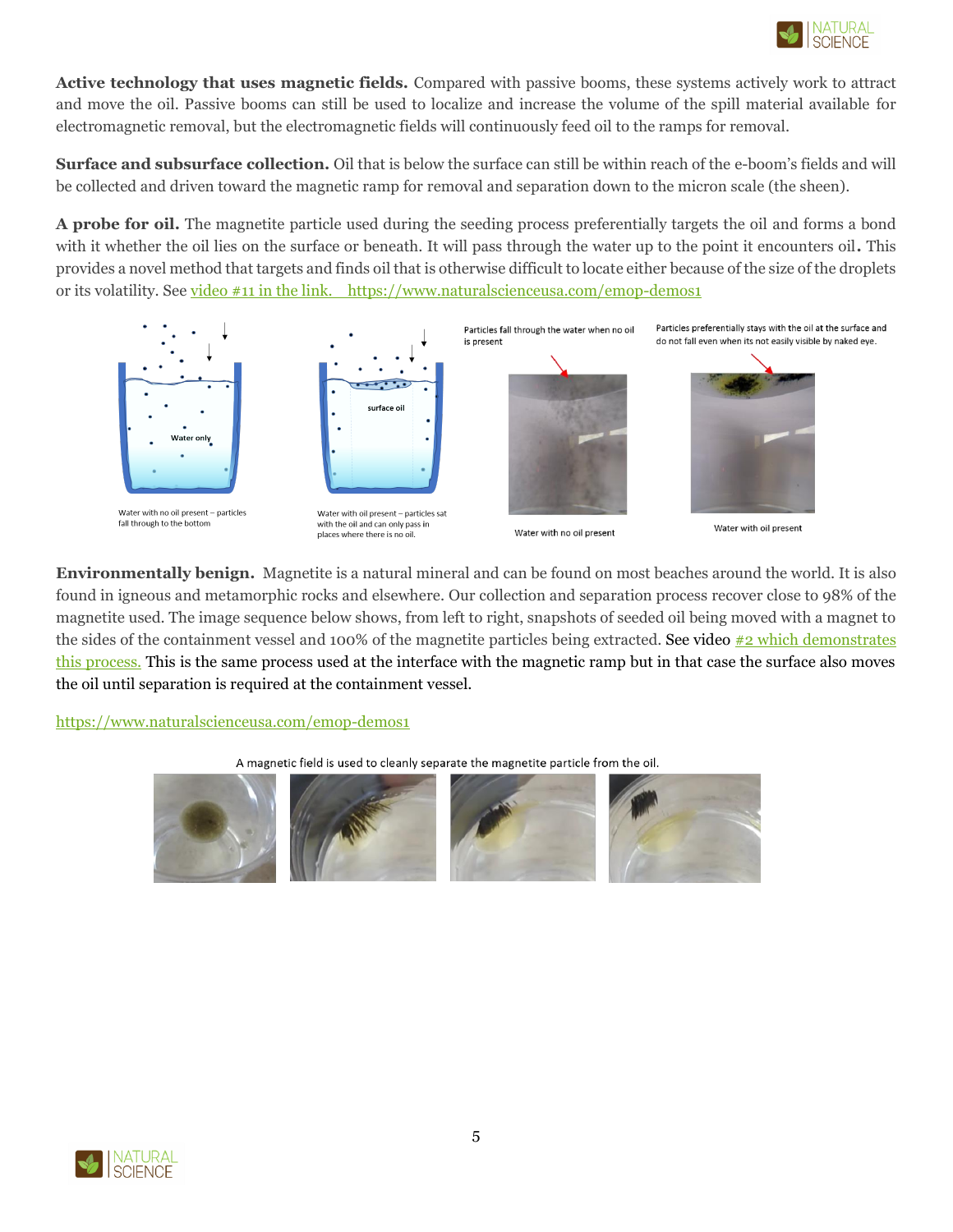

**Confinement – reduces the spread rate.** Oil in water will typically diffuses outward under external forces until it reaches an equilibrium or reaches a boundary. This causes large plumes to form. Once the oil is seeded, the rate of this diffusion is dramatically reduced due to self-interactions of the magnetic particles with the hydrocarbon chains. This leads to a confinement and therefore a reduction in the size of the plume. External forces like waves and the wind have contributing effects; however, when these effects are small the magnetic particles dominate. This is a useful effect in closed systems or in calm waters. With a magnetic boom confinement can be achieved even in the presence of external forces.



**Magneto-rheological effects – allows oil to be lifted off surfaces.** The particles that are dispersed in oil are randomly distributed. When the magnetic field is turned on, the particles align themselves with the direction of the field. Each becomes a small dipole magnet in the presence of this external field. In addition to aligning with the field, they also attract each other. This directional alignment and attraction add rigidity to the fluid combination (oil + magnetite) which enhances its viscosity effects orthogonal to the direction of the induced field. This induced viscosity ("effective viscosity") produces the rigidity that allows the combination to be lifted from many surfaces including water. (See video #5 at [https://www.naturalscienceusa.com/emop-demos1\)](https://www.naturalscienceusa.com/emop-demos1)



**Cold water spills.** Oil viscosity increases at low temperatures, so recovery, burning and dispersion become more difficult for some oils. In addition, biodegradation of oil occurs at a slower rate compared to temperate conditions. Our electromagnetic oil spill remediation technology is not affected by cold water; in fact, cold water would provide additional cooling for our system making it more thermally efficient.

# **Unique Features**

Electromagnetic remediation technology offers several features that make it unique both in term of its applications as well as its design.

- The particles used are micron sized ( $\sim$  10  $\cdot$  m) and provide an efficient bond to oil while abating any environmental hazards associated with smaller scale particles such as nano-particles (~10<sup>-9</sup> m).
- The magnetite particles are stable and do not break down or form rust in fresh or saltwater applications.
- The design combats wave action by orienting itself in the wave direction. This drives the spill in the same direction as the magnetic force, thereby using an aspect of the problem to enhance the solution.

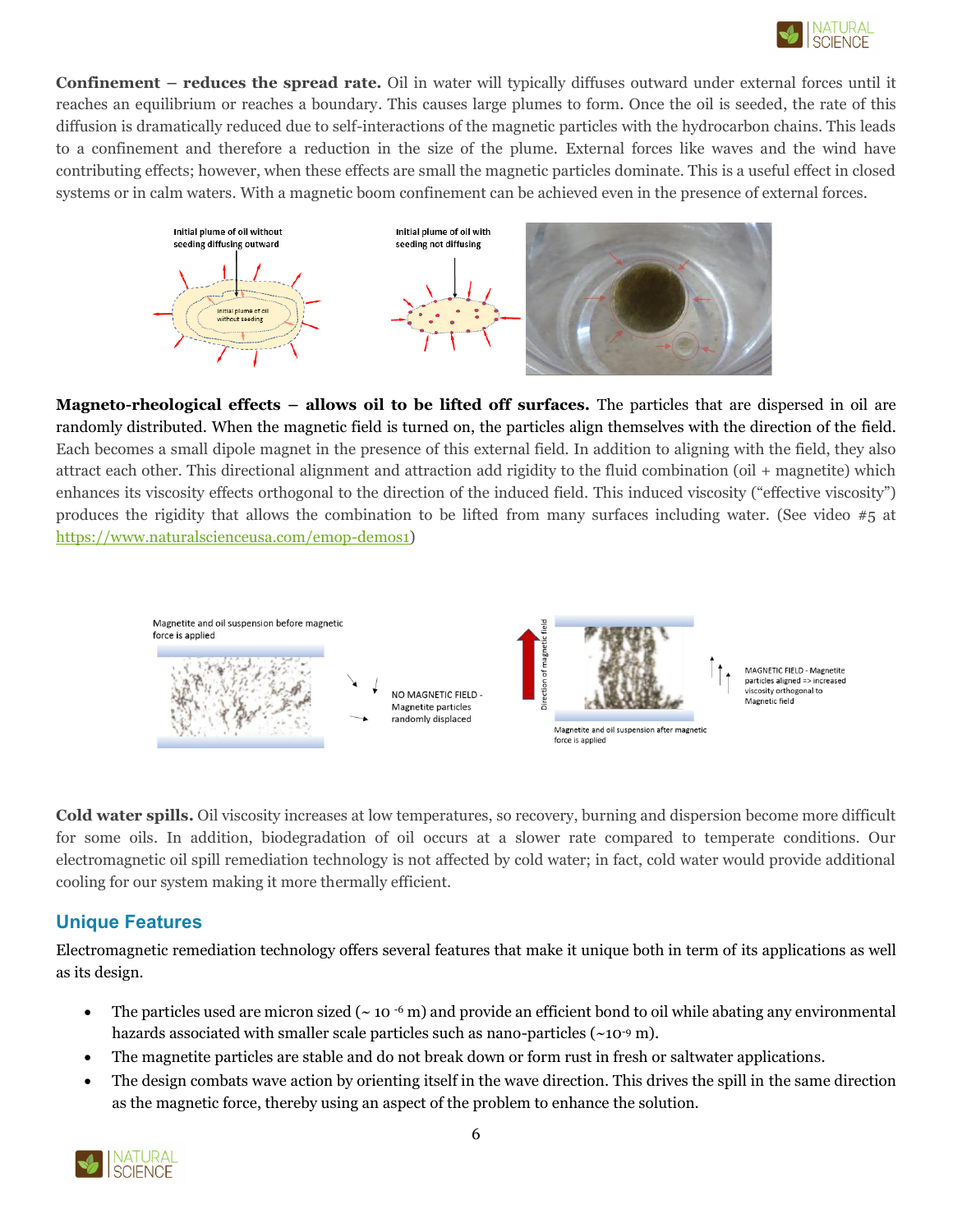

# **Product Limitations**

The electromagnetic booms (e-booms) can require several kilowatts of power to produce the pulsed magnetic fields for remediation. The power scales with the number of modules employed and with the magnetic fields required to maintain efficiency. This is the most fundamental limitation, which not only drives the cost and scale of the systems but is a practical limitation as well. The coils and modularity of the e-boom systems have been designed and optimized based on these limits.

Electromagnetic remediation provides a novel and disruptive approach to the traditional methods presently used and deployed to combat spills and environmental damage. The support infrastructure that is currently in place around the world has not changed for decades. It was designed and maintained to support standard passive boom and skimmer deployment, the dispersal of chemicals, equipment for burning, and training on these methods. However, because of the flexibility of our system, appropriate training can address and mitigate this limitation.

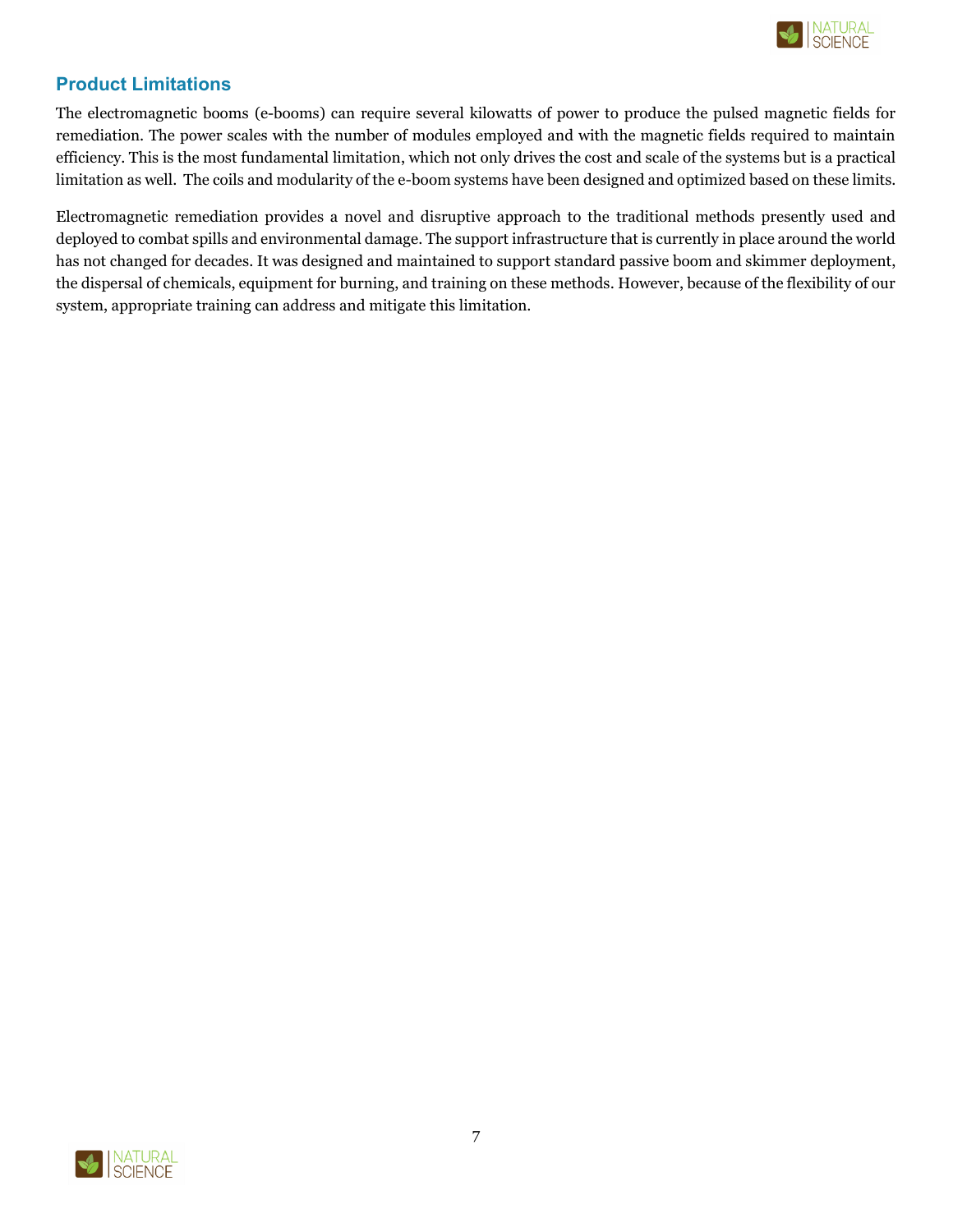

# *Advantages/Disadvantages of Various Methodologies*

The Deepwater Horizon spill was a huge environmental disaster. And while a multitude of technologies were brought to bear on its clean-up, those efforts continue to this day. In addition, every year there are countless other oil spills here in the U.S. and globally. We still have great need for technological innovations in this area. Natural Science's electromagnetic remediation technologies combine a number of innovations that present unique, efficient and environmentally benign solutions to these and other environmental clean-up situations.

The table below compares in more detail our technologies to existing, traditional clean-up methodologies.

# **Comparison of Methodologies [2][3]**

| <b>METHODOLOGY</b>                                                                                                                                                                                                                                                                                                                                                                                                                                                                                                                                | <b>ADVANTAGES</b>                                                                                                                                                                                                                                                                                                                                                                                                                                                                              | <b>DISADVANTAGES</b>                                                                                                                                                       | <b>COMPETITIVE</b><br><b>STRENGTHS OF</b><br><b>ELECTROMAGNETIC</b><br><b>REMEDIATION</b> |
|---------------------------------------------------------------------------------------------------------------------------------------------------------------------------------------------------------------------------------------------------------------------------------------------------------------------------------------------------------------------------------------------------------------------------------------------------------------------------------------------------------------------------------------------------|------------------------------------------------------------------------------------------------------------------------------------------------------------------------------------------------------------------------------------------------------------------------------------------------------------------------------------------------------------------------------------------------------------------------------------------------------------------------------------------------|----------------------------------------------------------------------------------------------------------------------------------------------------------------------------|-------------------------------------------------------------------------------------------|
| Electromagnetic<br>Remediation<br><b>Technology System</b><br>(See above)                                                                                                                                                                                                                                                                                                                                                                                                                                                                         | • Active - electromagnetic<br>pumping<br>Remove surface and<br>subsurface spills<br>Efficient<br>$\bullet$<br>Controls flow rate<br>$\bullet$<br>without towing<br>Controls flow direction<br>$\bullet$<br>of spill<br>Provides containment<br>$\bullet$<br>Provides separation<br>Rejects water<br>$\bullet$<br>Reusable materials<br>Magnetic effects offer<br>unique properties with<br>oil<br>Complete system<br>(collect, separate, reuse)<br>Scalability<br>$\bullet$<br>Oil reclamation | Power consumption<br>$\bullet$<br>Limit of magnetic field<br>$\bullet$<br>range                                                                                            |                                                                                           |
| <b>Standard Booms</b><br>A boom is a floating<br>physical barrier used to<br>control the movement of<br>oil. Boom is typically the<br>first mechanical response<br>equipment taken to a spill<br>site. It is used to 1) contain<br>slicks for removal by<br>skimmers or burning, 2)<br>deflect or divert slicks<br>towards a collection area or<br>away from sensitive<br>resources, 3) exclude slicks<br>from selected areas and<br>protect sensitive shorelines<br>and amenities, and 4)<br>ensnare oil by the addition<br>of sorbent material. | Containment ability<br>$\bullet$<br><b>Extensive scalability</b><br>$\bullet$<br>Low cost<br>Extensive availability in<br>$\bullet$<br>a variety of designs, sizes<br>and materials<br>Towable<br>$\bullet$                                                                                                                                                                                                                                                                                    | Passive device<br>$\bullet$<br>Not integrated with<br>$\bullet$<br>skimmers<br>Spills can go over and<br>$\bullet$<br>under in certain cases<br>Low tow rates<br>$\bullet$ | Electromagnetic<br>Remediation contains and<br>collects oil                               |

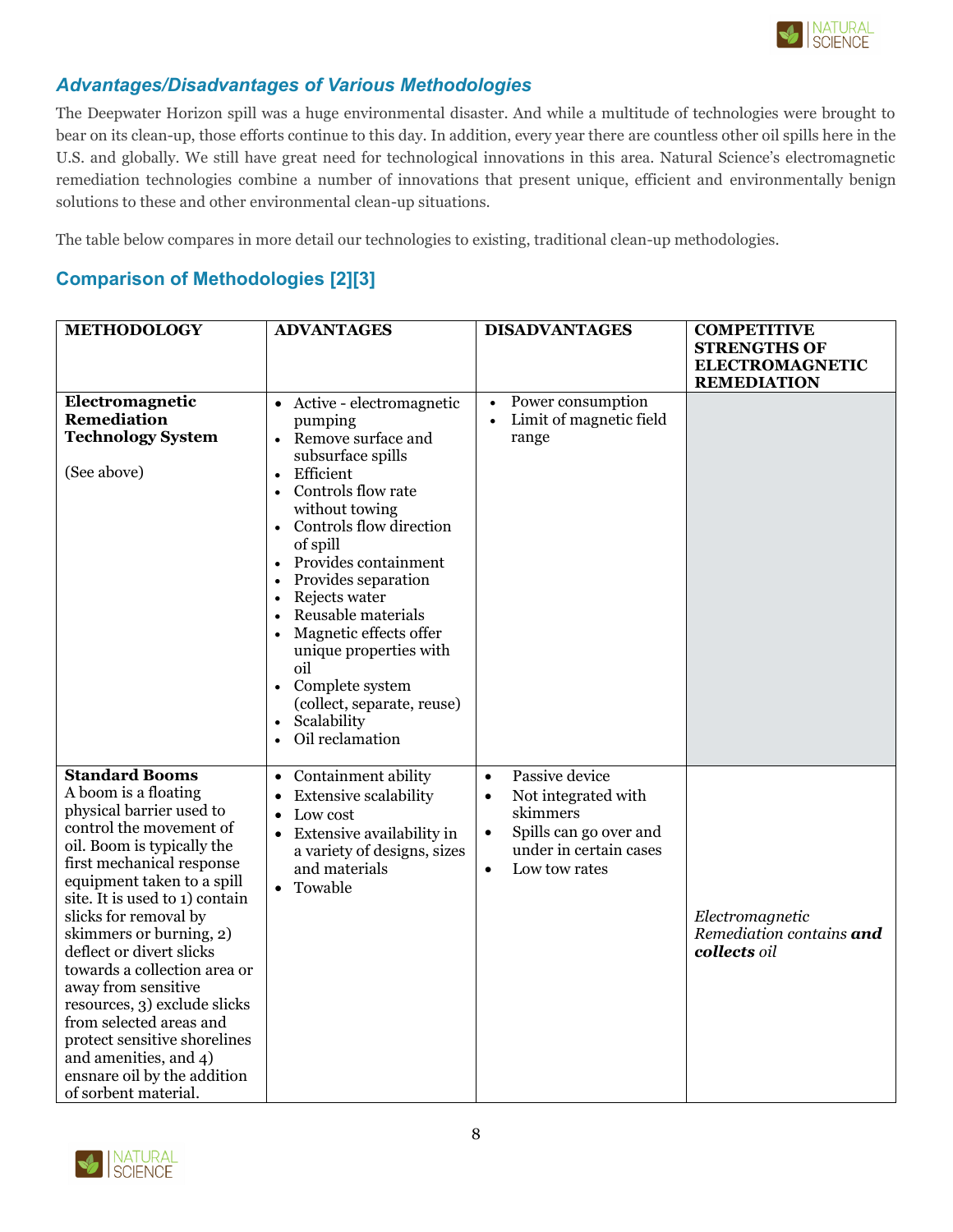

| <b>METHODOLOGY</b>                                                                                                                                                                                                                                                                                                                                                                                                                                                   | <b>ADVANTAGES</b>                                                                                                                                                                                                                                                                                                                                                                                                                                                                                                                                                                                                      | <b>DISADVANTAGES</b>                                                                                                                                                                                                                                                                                                                                                                                                                                                                                                        | <b>COMPETITIVE</b><br><b>STRENGTHS OF</b><br><b>ELECTROMAGNETIC</b><br><b>REMEDIATION</b>                                                                                          |
|----------------------------------------------------------------------------------------------------------------------------------------------------------------------------------------------------------------------------------------------------------------------------------------------------------------------------------------------------------------------------------------------------------------------------------------------------------------------|------------------------------------------------------------------------------------------------------------------------------------------------------------------------------------------------------------------------------------------------------------------------------------------------------------------------------------------------------------------------------------------------------------------------------------------------------------------------------------------------------------------------------------------------------------------------------------------------------------------------|-----------------------------------------------------------------------------------------------------------------------------------------------------------------------------------------------------------------------------------------------------------------------------------------------------------------------------------------------------------------------------------------------------------------------------------------------------------------------------------------------------------------------------|------------------------------------------------------------------------------------------------------------------------------------------------------------------------------------|
| <b>Skimmers</b><br>Skimmers are mechanical<br>devices that physically<br>remove free or contained oil<br>from the surface of water.<br>There are many different<br>types of skimmers but they<br>can be grouped into<br>categories based on oil<br>recovery principles.                                                                                                                                                                                              | Physically remove oil<br>$\bullet$<br>from the aquatic<br>environment<br>• Available in practically<br>every equipment<br>stockpile<br>• Can be used in any water<br>environment (bays,<br>inlets, etc.)<br>Their use is widely<br>$\bullet$<br>accepted                                                                                                                                                                                                                                                                                                                                                               | Relatively low encounter<br>$\bullet$<br>and recovery rates<br>especially in thin slicks<br>Use in high seas and<br>$\bullet$<br>high currents is often not<br>practical<br>Considerable ancillary<br>$\bullet$<br>and supporting<br>equipment must be<br>planned for<br>Can be clogged by debris<br>and ice                                                                                                                                                                                                                | Skimmers rely on surface<br>tension only and do not<br>control oil dispersal.<br>Electromagnetic<br>remediation uses<br>electromagnetic forces to<br>control and attract oil flow. |
| <b>Sorbents</b><br>Sorbents are used to<br>recover small amounts of<br>oil through absorption, the<br>penetration of oil into the<br>sorbent material, and/or<br>adsorption, the adherence<br>of oil onto the surface of<br>sorbent material.                                                                                                                                                                                                                        | Suitable applications of<br>sorbents include:<br>Final recovery of<br>residual spilled oil in<br>nearshore areas or<br>locations inaccessible to<br>vessels and equipment<br>• Rapid containment of or<br>response to small,<br>inshore spills while<br>slicks are fresh and<br>relatively thick<br>• Cleaning and wiping<br>lightly-oiled surfaces,<br>such as short segments<br>of rocky shoreline<br>Protecting or cleaning of<br>environmentally<br>sensitive areas, such as<br>turtle egg-laying areas or<br>marshes, where other<br>cleaning methods are<br>restricted because of the<br>damage they could cause | Use of sorbent materials on<br>large spills on water is<br>generally limited by five<br>factors:<br>• Logistics of applying and<br>retrieving sorbents on<br>widespread slicks<br>Labor-intensive nature<br>$\bullet$<br>of the operation<br>Relative high cost<br>(versus small skimmers)<br>Relative low recovery<br>rates<br>Large amount of solid<br>waste generated<br>In general, use of sorbents<br>is only appropriate during<br>the final stages of a cleanup<br>or to aid in the removal of<br>thin films of oil. | Electromagnetic<br>remediation has much<br>broader cleanup<br>applications, produces no<br>waste and has no<br>saturation limits.                                                  |
| <b>Chemical Dispersants</b><br>Dispersants enhance the<br>natural biodegradation<br>process to speed removal of<br>oil from the water, thereby<br>reducing the potential of oil<br>impacting shorelines,<br>sensitive habitats and<br>wildlife found on or near<br>the sea surface. For<br>maximum effectiveness,<br>dispersants should be<br>applied as close to the<br>source and as soon as<br>possible after a spill. During<br>the early stages of a spill, oil | Is often the quickest<br>response method<br>Can be used in strong<br>$\bullet$<br>currents and higher sea<br>states<br>Inhibits formation of<br>$\bullet$<br>emulsions<br>Dispersants lower the<br>adhesive properties of oil                                                                                                                                                                                                                                                                                                                                                                                          | Many governments<br>$\bullet$<br>strictly regulate the use<br>of dispersants<br>Requires significant<br>$\bullet$<br>logistics planning,<br>including aircraft and/or<br>vessels and refueling<br>capabilities<br>May adversely affect<br>$\bullet$<br>some marine organisms<br>that would not otherwise<br>be exposed to oil<br>Not effective on all types<br>of oil under all<br>conditions                                                                                                                               | Electromagnetic<br>remediation is<br>environmentally benign<br>and uses materials that are<br>mostly recoverable and<br>reusable.                                                  |

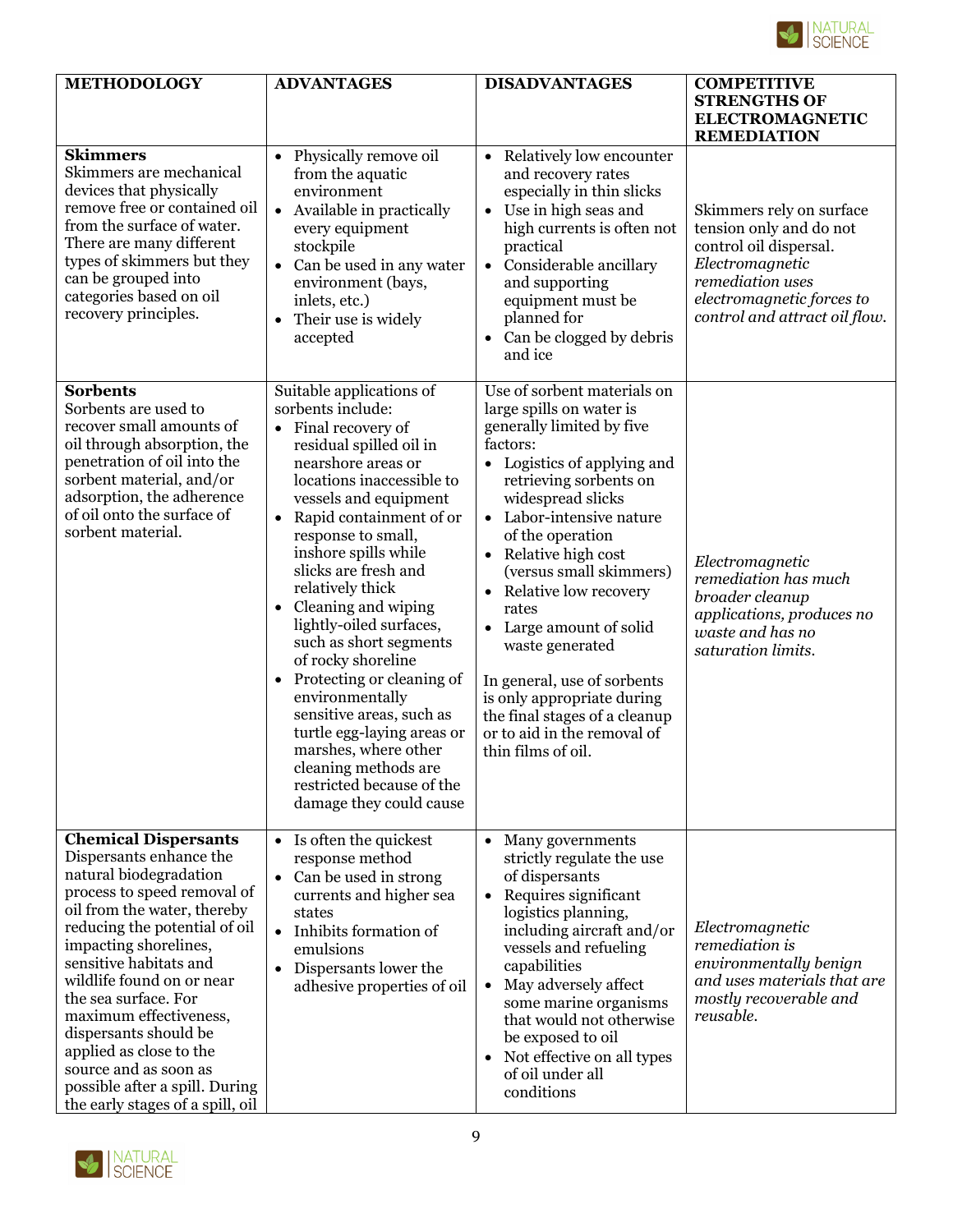

| <b>METHODOLOGY</b>                                                                                                                                                                                                                                                                                                                                                              | <b>ADVANTAGES</b>                                                                                                                                                                                                                                                         | <b>DISADVANTAGES</b>                                                                                                                                                                                                                                                                                                                                                | <b>COMPETITIVE</b><br><b>STRENGTHS OF</b><br><b>ELECTROMAGNETIC</b><br><b>REMEDIATION</b>                    |
|---------------------------------------------------------------------------------------------------------------------------------------------------------------------------------------------------------------------------------------------------------------------------------------------------------------------------------------------------------------------------------|---------------------------------------------------------------------------------------------------------------------------------------------------------------------------------------------------------------------------------------------------------------------------|---------------------------------------------------------------------------------------------------------------------------------------------------------------------------------------------------------------------------------------------------------------------------------------------------------------------------------------------------------------------|--------------------------------------------------------------------------------------------------------------|
| is un-weathered and less<br>spread out, making it easier<br>to target and disperse.                                                                                                                                                                                                                                                                                             |                                                                                                                                                                                                                                                                           | If dispersion is not<br>achieved, may decrease<br>the effectiveness of other<br>methods<br>Adds substances into the<br>marine environment<br>Limited time window for<br>use                                                                                                                                                                                         |                                                                                                              |
| <b>In-Situ Burning</b><br>In-situ burning removes oil<br>from a surface by<br>combustion of hydrocarbon<br>vapors and their conversion<br>into predominantly CO <sub>2</sub> and<br>water which are released<br>into the atmosphere. There<br>are often situations where<br>burning may provide the<br>only means of quickly and<br>safely eliminating large<br>amounts of oil. | Can quickly remove large<br>amounts of oil<br>Can lessen recovery time<br>and disposal chain for<br>oily wastes<br>Once ignited, most oils<br>will burn<br>Can be used in any water<br>environment (marine,<br>estuarine, freshwater)<br>• Can be carried out at<br>night | Ignition of weathered or<br>$\bullet$<br>emulsified oil can be<br>difficult<br>Generates smoke and<br>soot<br>• Has inherent but<br>manageable safety risks<br>Some residues can sink<br>$\bullet$<br>Fire booms required for<br>burning of freshwater<br>and marine oil spills are<br>large pieces of<br>equipment that are a<br>challenge to rapidly<br>transport | Electromagnetic<br>remediation does not emit<br>harmful toxins into the<br>environment.                      |
| <b>Bioremediation</b><br>Bioremediation converts<br>toxigenic compounds in<br>certain oil spills to nontoxic<br>substances through the use<br>of nutrients to enhance the<br>activity of indigenous<br>organisms and/or the<br>addition of naturally<br>occurring non-indigenous<br>microorganisms.                                                                             | Low cost solution<br>$\bullet$<br>Does not require labor<br>$\bullet$<br>intensive equipment<br>Helps in removing toxic<br>$\bullet$<br>components of oil spill<br><b>Environmentally friendly</b><br>Minimal physical<br>$\bullet$<br>disruption of site                 | $S$ low process – requires<br>$\bullet$<br>too much time to serve<br>as primary response<br>• Need to specifically<br>tailor to each polluted<br>site<br>Requires expert<br>$\bullet$<br>evaluation and planning<br>and knowledge of<br>bioremediation<br>Does not act to contain<br>oil dispersal                                                                  | Electromagnetic<br>remediation has much<br>broader cleanup<br>applications and is a much<br>quicker process. |

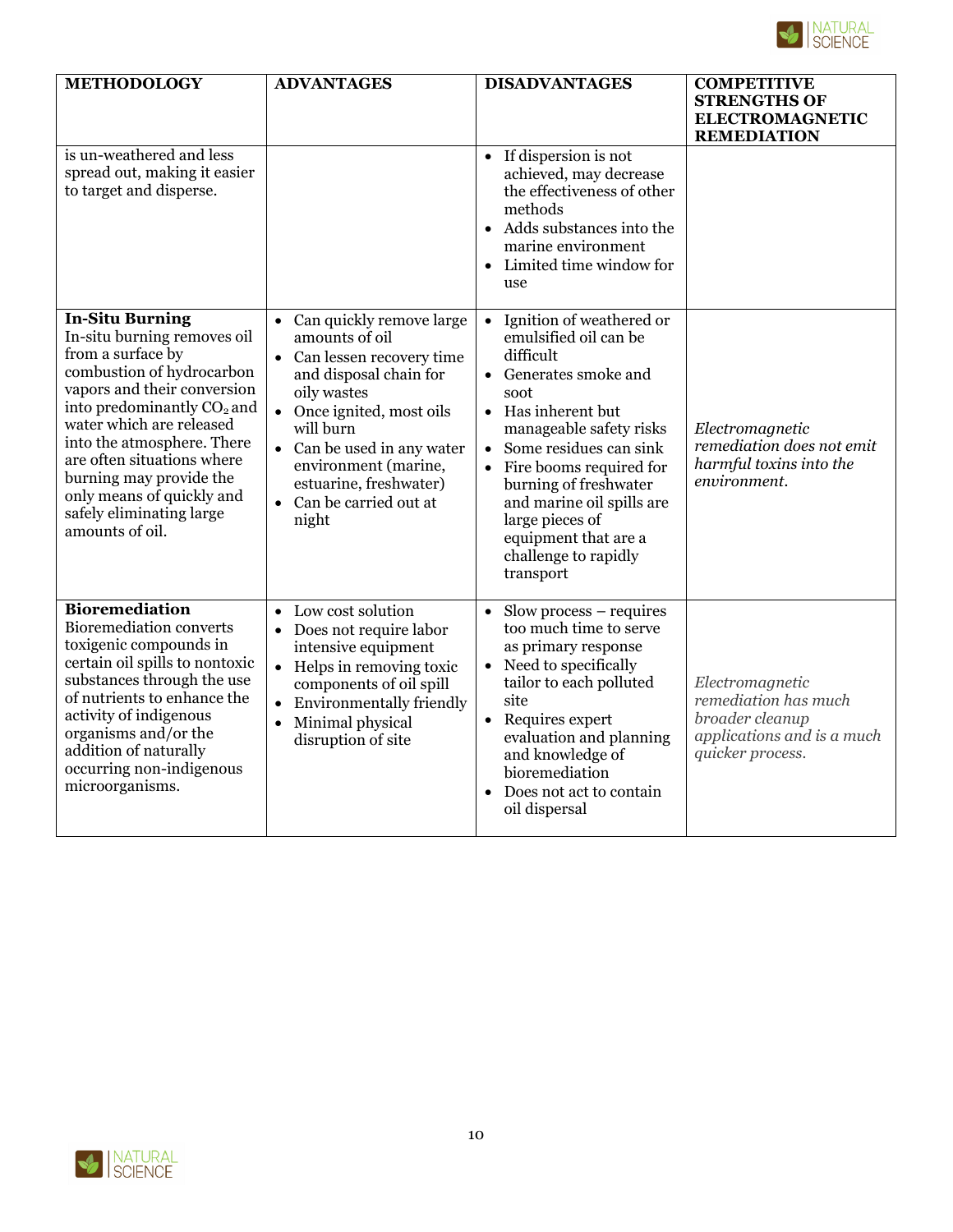

# **Product Images**



# **Price of Product**

The electromagnetic remediation systems are designed to be scaled to accommodate the specific spill scenario. The number of modules, the size of the ramp, the separator system, the deployment options, and the power and control systems are all customizable components. The figure of merit that drives the cost of each system is the power and this determines all other system parameters. This cost is \$20k/ kW/System.

#### **CONCLUSION**

Natural Science believes it has created a significant breakthrough in the cleanup of oil spills and other hazardous materials and hopes the R&D 100 judges agree that we have presented a compelling case not only for an award but also for becoming an important tool for combatting environmental disasters.

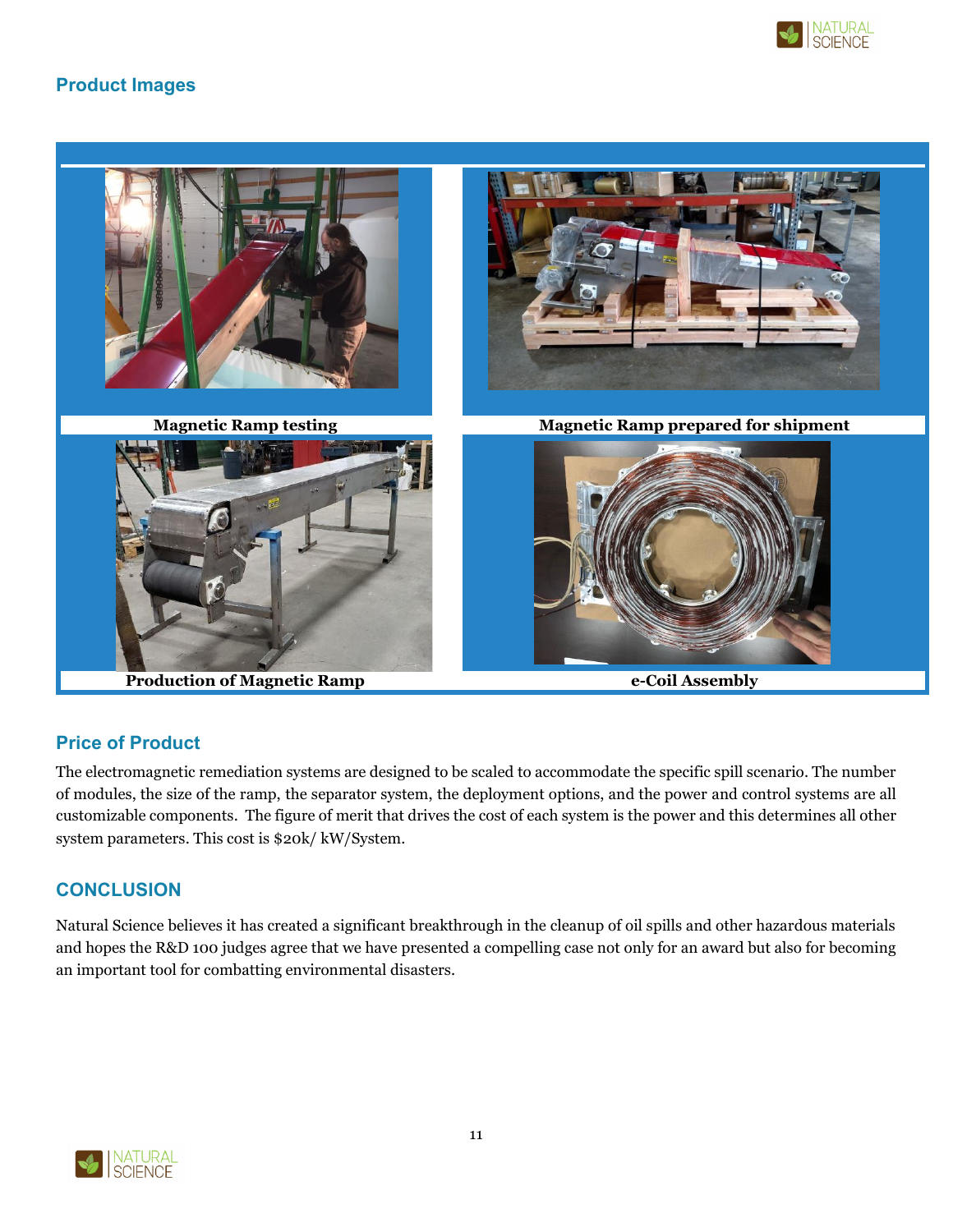

### **References**

[1] A. Warner et al., "Development of the Electromagnetic Boom and Mop System (EMOP)," IBIC 2017 <http://www.jacow.org/>

[2] ExxonMobil Oil Spill Response Field Manual, Revised 2014, Copyright © 2014, ExxonMobil Research and Engineering Company.

[3] Regarding "Advantages" and "Disadvantages" of Dispersants, reference: *IMO/UNEP Guidelines on Oil Spill Dispersant Application*, 1995 edition, IMO, London, 1995.

## **Patents**

[1] A. Warner, Inventor, "Electromagnetic Boom and Environmental Cleanup Application for use in Conjunction with Magnetizable Oil," US patent 8,795,519 B2.

[2] A. Warner, Inventor, "Electromagnetic Boom and Environmental Cleanup Application for use in Conjunction with Magnetizable Oil," US patent 9,249,549 B2.

[3] A. Warner, Inventor, "Electromagnetic Boom and Environmental Cleanup Application for use in Conjunction with Magnetizable Oil," US patent 9,797,538 B2.

### **Video Presentations**

[Motherboard](https://youtu.be/lYM324yDH-Q) – YouTube: "The Magnetic Wand That Cleans Oil Spills – Upgrade", published December12th, 2014.

[TEDx Talk](https://youtu.be/LV9209axVUs) - YouTube: How to clean up and oil spill – magnetize the oil first | TEDx Naperville, Jan 27th ,2016.

[www.naturalscienceusa.com](http://www.naturalscienceusa.com/)